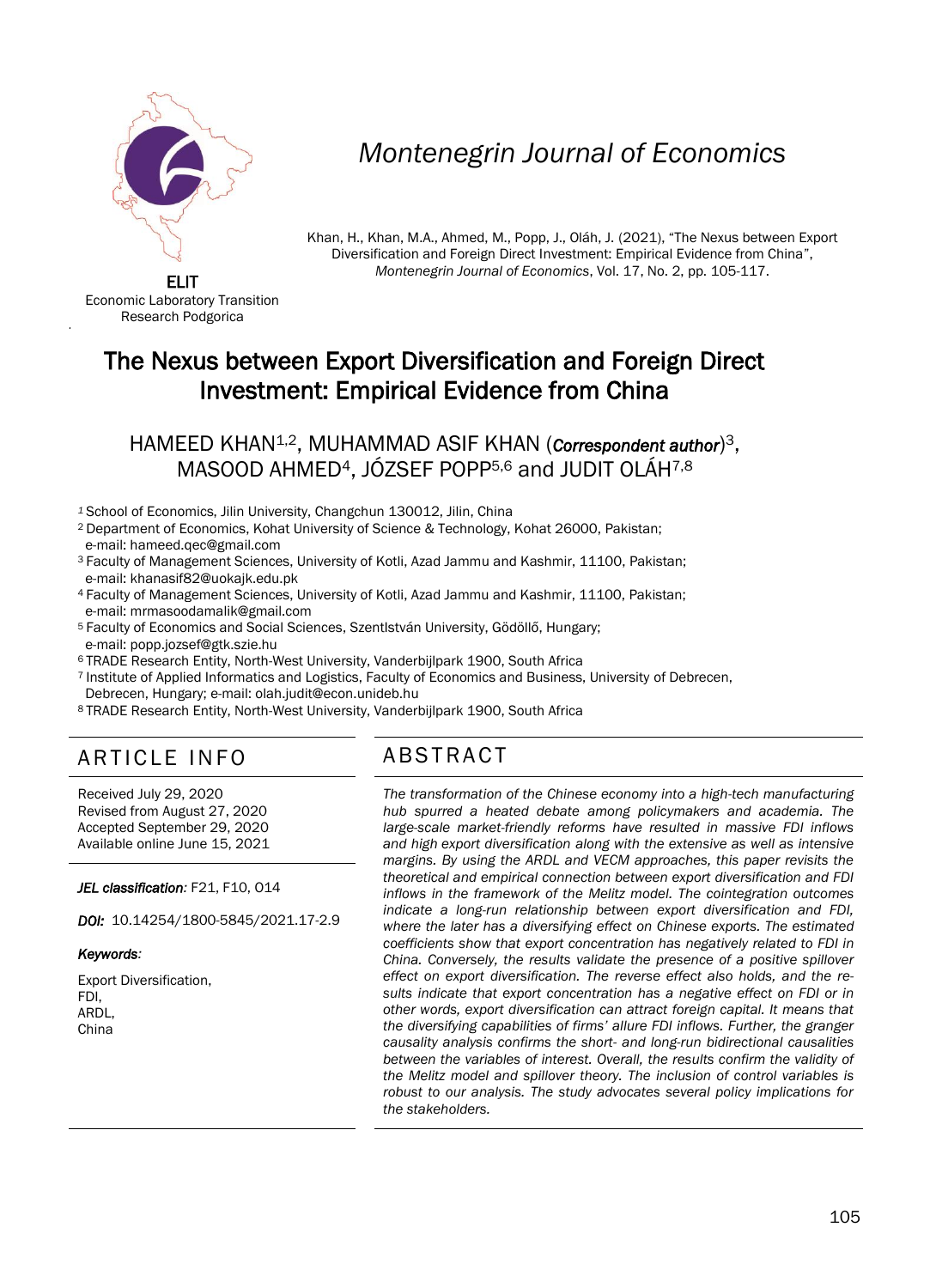## INTRODUCTION

During the past couple of decades, China has experienced unprecedented economic development, which in turn favored a substantial amount of foreign direct investment (FDI) and thus, it became the world's second-largest FDI destination after the United States in 2017 with remarkable inflows of \$136 billion (UNCTAD, 2018). Being the leading export-oriented economy, China has also made significant progress in export diversification and product differentiation. Hausmann et al. (2019) reported that China exports 540 products which make it comparatively a well-diversified economy. The recent increasing trends in export diversification and FDI in China gain the attention of the policymakers and academicians and trigger the debate regarding the FDI and export diversification nexus.

Recently, economic literature increasingly focuses on knowledge capital and its role in enhancing the quality of manufactured products (Nitescu et al., 2019). Literature evidenced that countries with overdependence on the export of primary goods fail to attain sustainable economic growth (Majerova et al., 2020). The Prebish–Singer thesis noted that the declining terms of trade in primary goods might be useful for the vertical export diversification. Similarly, the dependence on exports of primary goods may entail both long as well as short-term vulnerabilities to the economy. To reduce such vulnerabilities, the best strategy is the horizontal diversification in exports across markets and products (Harrison and Rodríguez-Clare, 2010). Various factors can help in export diversification and offer considerable developmental benefits of export diversification.

China has made phenomenal progress in export diversification in recent years through various industrial reforms and opening-up policies, which transformed its economy into a manufacturing hub; thus, it attained a huge production capacity in the major fields of energy, metallurgy, chemical industry, building materials, manufacturing of machinery and communication equipment, manufacturing of transportation equipment, and various consumer goods. The main industrial products comprise coal, iron and steel, power generation, crude oil, cement, chemical fertilizers, chemical fibers, cotton, sugar, and televisions.

Our review of the literature has identified the dearth of studies on FDI and export diversification. Most of the previous literature focuses on the growth-enhancing effects of FDI and export diversification (Vasa and Angeloska, 2020; Yiew and Lau, 2018). For example, Kabaklari et al. (2018) state that the export structure has played an important role in the economic growth theories of many countries since the 1960s, as export growth has been associated with faster productivity and GDP growth. However, there is scarce literature on the spillover effect of MNEs on the export pattern of host countries. On these lines, the diversifying impacts of FDI in a cross-country analysis (Tadesse and Shukralla, 2013) portrays a blurred picture of the true FDI and export diversification relationship. Moreover, the cross-country analysis involves the issues of cross-sectional dependence and heterogeneity (Majerova, 2014); therefore, the results may be biased and misleading. Similarly, another study (Banga, 2006)on the firm-level dynamics seems to ignore some crucial sectors of the economy. Therefore, we contribute to the existing literature by examining the interrelationship of FDI and export diversification at the macro level by providing evidence from China. Similarly, one should expect FDI inflows to be higher as export diversification rises. Hence, to the best of our knowledge, this is the first effort that explores the bidirectional relationship between export diversification and FDI inflows in the context of the world's largest export economy.

The remaining study is organized as follows. Section 2 highlights the stylized facts about the export diversification and FDI inflows to China. Model construction and data are documented in Section 3, followed by methods and results in Section 4. Concluding remarks and policy implications are provided in the last section.

## 1. EXPORT DIVERSIFICATION AND FDI INFLOWS TO CHINA

## 1.1 Export Diversification

The leading export performance of China is a well-established fact. China relied on primary goods before the economic reforms. During the 1990s, China's merchandise exports raised due to the introduction of market-friendly reforms. China reaped the benefits of comparative advantage by producing and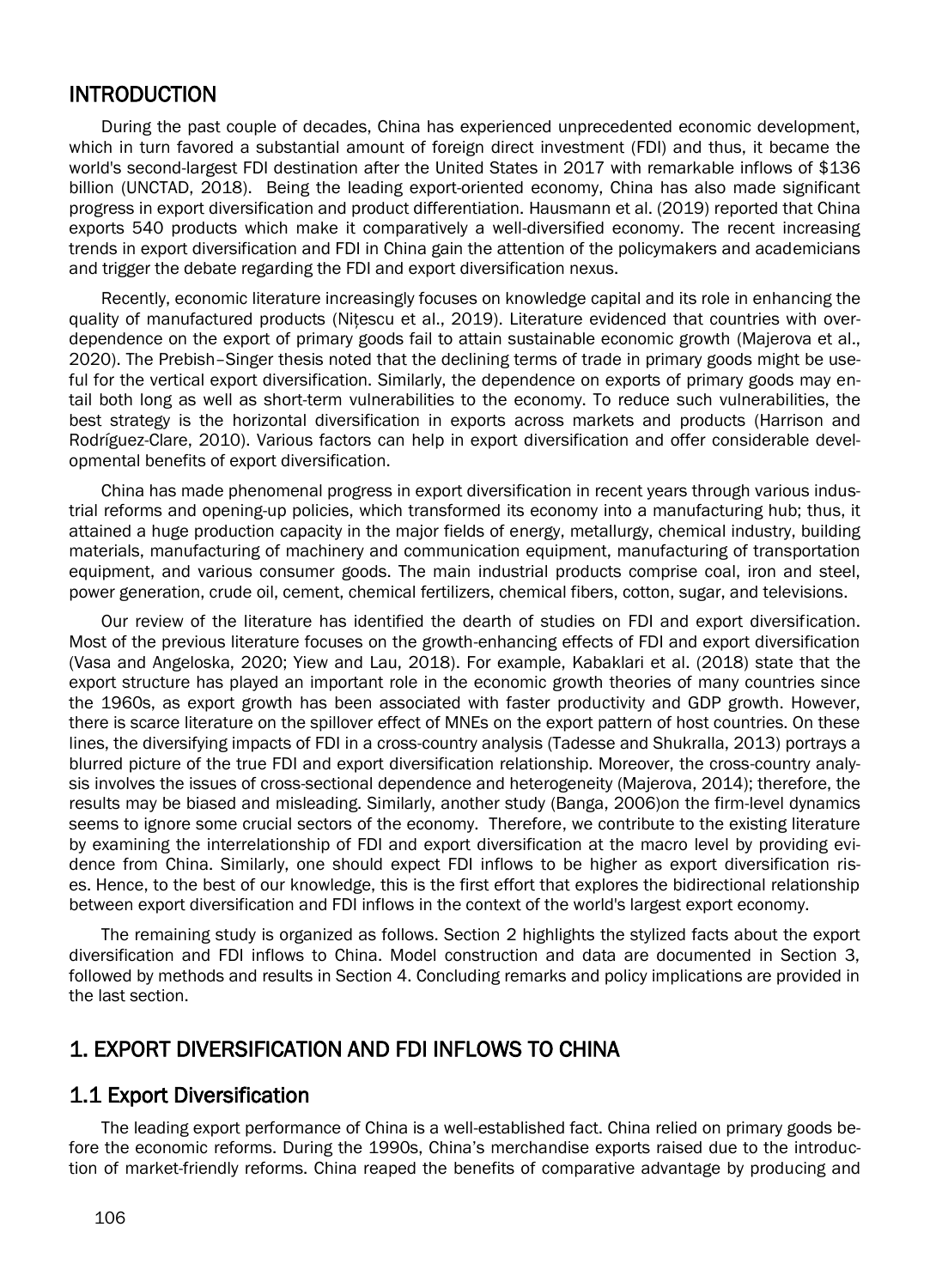exporting labor-intensive products due to the abundance of labor. The products mainly consist of travel goods, textiles, toys, footwear, and sporting goods (National Bureau of Statistics of China, 2018). Chinese exports were relatively less diversified and more concentrated in the early 1990s. However, its position is quite good compared to the other developing countries and transition economies (being the fact that China is also one of the developing countries).

The leading export performance of China is a well-established fact. China mainly relied on primary goods before economic reform. During the 1990s, China's merchandise exports raised due to the introduction of market-friendly reforms. In those times, China reaped the benefits of comparative advantage by producing and exporting labor-intensive products due to the abundance of labor. The products mainly consist of travel goods, textiles, toys, footwear, and sporting goods. In the 2000s, due to a significant structural transformation and integration in the world market by joining the WTO in 2001, the Chinese cheaper manufactured and more diversified exports flooded the world markets. The Chinese economy graduated from labor‐intensive products' exporter to more sophisticated and technology-intensive products like electric machinery, telecommunication equipment, and office machines, etc. China has been broadly successful in transforming its export sectors towards hi-tech, higher added‐value goods, and made it more diversified. As a result, China has become a world leader in the exports of office and telecom equipment (Bieliński, 2016). The reform process led China to become a major exporting country with a socialist market economy and today her exports are quite diversified.

In 2001, China acceded to the World Trade Organization (WTO). The integration into the world market allowed China to flood the world market with cheaper manufactured and diversified exports. The Chinese economy gradually shifted from labor‐intensive products to the more sophisticated as well as the technology-intensive products, e.g., electric machinery, telecommunication equipment, and office machines. After 2001, China has been successful in transforming its export sectors towards hi-tech, higher added-value goods, and made it more diversified. The opening up reforms led China to become a major exporting country with a socialist market economy, and today her exports are well diversified. The report of the 19th National Congress of the Communist Party of China pointed out that it is necessary to "cultivate world-class enterprises with global competitiveness" and then "promote the establishment of a strong country through trade." After the rapid development of foreign trade in the past 40 years of reform and opening-up, China has now grown into a world-renowned trading country with the products spread all over the world with the label of "Made in China." However, a large trading country does not necessarily mean a strong trading country. The efficiency and profitability of Chinese export companies are far less than those of developed countries. With the rapid expansion in the scale of China's exports, the transformation and up-gradation of the export structure has become an important strategic tool to achieve the status of the strong trading nation and the promotion and formation of more efficient and capable export enterprises.

## 1.2 FDI Inflows to China

The open-door policy and reform of China to achieve economic growth through the active introduction of foreign capital and technology led the huge amount of FDI inflow in the early 1990s. The openingup policies enable China to reap the benefit of foreign experience and boost economic development. The annual GDP growth rate increased from 3.9% in 1990 to the highest level of 14.23% in 2007, and the per capita GDP rise from 730.77 USD up to the level of 7329 USD in the year 2017 (World Bank, 2018). The FDI inflows in China expanded from \$3.49 billion in 1990 to \$136 billion in 2017. In 2017, the tertiary sector (services) portion in total FDI was 68%, secondary sector (manufacturing) portion is 30%, and the primary sector (agriculture, fishing & mining) counted for only 2%. According to UNCTAD (2018), China is ranked the world's second-largest FDI recipient after the United States, with record inflows of \$136 billion in 2017. In 2017, Hong Kong was the largest investor in China, with a 72% share in total FDI inflows. Other notable investors are from the USA (2%), Europe (7%), Singapore (4%), South Korea (3%), and Japan (2%). On the outset of reforms, the first thing that happened is the Deng Xiaoping came to power and normalized relations with the USA. Deng took a trip to the USA and immediately announced the joint venture law designed to encourage foreign technologies to come to China. He mainly aims to bring technology to help to Chinese economy advance. When Deng visited the USA, he very specifically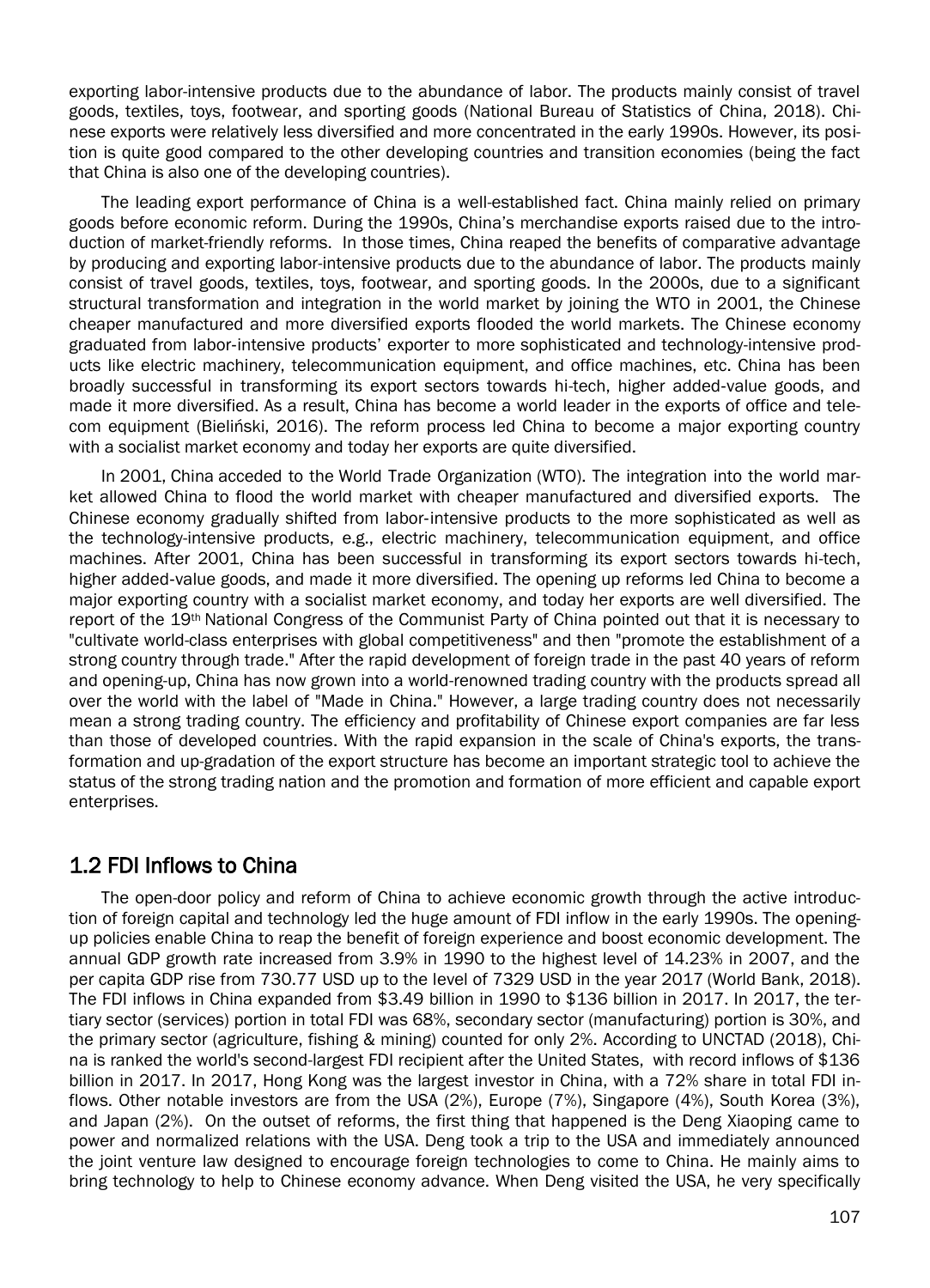went to Hi-tech cities like including Houston to see signal what China wants to collaborate with high technology firms. The joint venture law carried many specific provisions regarding taxation etc. designed to entice foreign firms to invest in China.

There are several characteristics of FDI in China. Firstly, before 2001, foreign firms invested heavily in the manufacturing sector, e.g., property development, utilities, and manufacturing. The proportion of foreign investment in the service sector significantly increased industry due to China's accession to the WTO in 2001. The accession enabled China to relax restrictions on foreign investment in the service industry. The measure enhanced the level of FDI in the services sector by 24.7% in 2005 to 68% in 2017 (National Bureau of Statistics of China, 2018). Secondly, foreign capital flows mainly from Asian countries. Thirdly, the provinces in China are officially classified into three regions: The Western, the Central, and the Eastern or Coastal. FDI is unevenly distributed across provinces. From 1985 to 1998, the Central and the Western regions together only received less than 15 percent, while the Eastern region received the lion's share of the total FDI amount, more than 85 percent. In 2016, the eastern provinces' share in total FDI is 82.31%, while western and central provinces together received 17.69%.

## 2. MODEL CONSTRUCTION AND DATA

## 2.1 Theoretical model

*Diversification* is the strategy of international trade and economic development that countries try to put in place to continue the growth and development of their countries through product innovation (Maier et al., 2019; Mura and Rozsa, 2013). The key idea of diversification is the diversification in exports. The major problem of the developing countries is the over-dependence on the export of primary commodities (South Centre, 2010). The primary commodities are volatile because the prices of such commodities are inelastic. Moreover, the developing countries are pushed towards the development of manufactured goods by increasing the technology and skills of their workers. Classical and comparative advantage theories explain the trade pattern in a perfectly competitive market and constant returns to scale; therefore, these theories did not explain the situation in which similar nations trade in similar but differentiated products (Krugman, 1980). Based on Krugman's model, Melitz (2003) presented a trade model. The Melitz model discusses the monopolistic competition and heterogeneous firms. The firms engaged in the production of differentiated products by considering their productivity, fixed costs, and efficiency. Unlike the Krugman or Lancaster models, a company entering a sector does not know the productivity of its technology; it is only after paying the entry costs that a company discovers its level of productivity, where the level of productivity is determined by knowledge, gained through internal and external sources (Mijatoví et al., 2019).

In this regard, we have intensive (volume of exports per firm) and extensive margins (probability of the firm of being an exporter) concept. The intensive margin framework, a firm chooses to decide how much to export, while in the extensive margin is featured by a situation where by sunk costs of exporting firms generate a threshold level, and only firms that are productive enough may export. Hence, the least productive companies will not stay in business, while the most productive companies will export (Mura et al., 2018). Firms with less productivity will only serve the domestic market, while exporters will also serve the domestic as well as foreign market. In the end, this model makes it possible to reproduce the dynamics observed at the empirical level during episodes of trade liberalization. The rising trade costs push out the least productive firms out of the market; therefore, the most productive firms can export. Because it eliminates the least productive companies and gives more weight to high productivity firms in each sector, trade liberalization increases the average productivity of the latter. Several authors then took up and developed the Melitz model to measure the gains from trade when a sector or a country open to foreign competition. Next, we turn towards FDI that affects the drivers of export diversification. There are two channels through which FDI affects the level of export Nitescu et al. (2019) and its diversification. Through the direct channel, FDI engages in the production and the export of high-quality products (Javorcik, 2008). Indirectly, foreign firms transfer technologies to the local industries through the backward and forward linkages, thereby encourage indigenous production to be sophisticated and diversified. Therefore, FDI may enable the host firms to produce a wider variety of more sophisticated products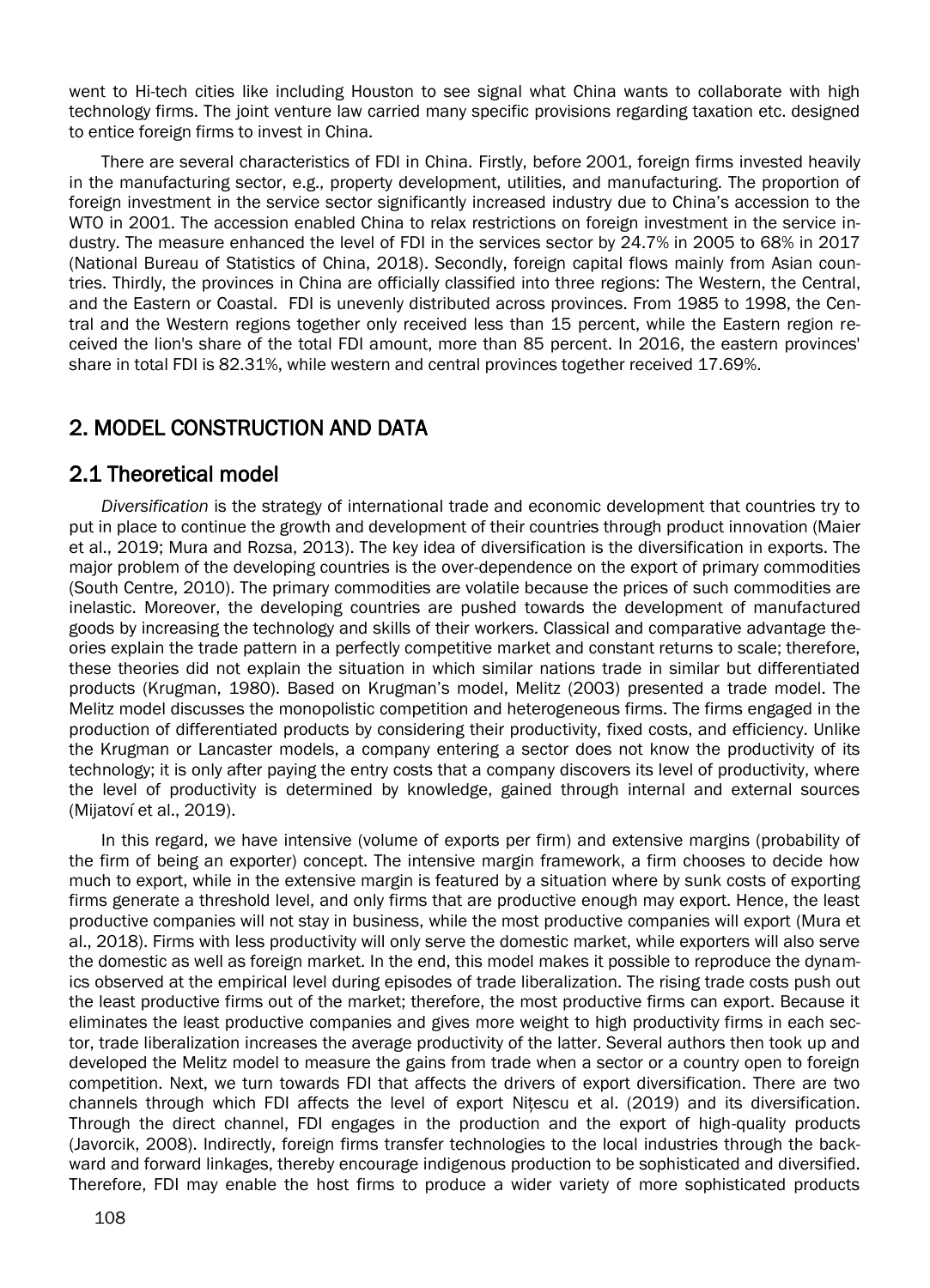(Hausmann et al., 2019; Javorcik, 2008). FDI directly adds to employment, capital, exports, and new technology in the host country. Besides, local businesses can benefit from the indirect effects of improved productivity through demonstration effects and labor mobility. Besides the direct economic benefits, the developing countries strive to attract FDI to diversify their exports. Countries attract FDI to upgrade and diversify the products. Tadesse and Shukralla (2013) noted that an increase in FDI enhances the diversification of exports; however, the magnitude of the effect varies greatly across countries depending on the stage of diversification.

Moreover, foreign firms engage in the host economies, transfer technologies, and know-how through forward- and backward linkages (Islam et al., 2020; Javorcik, 2008). MNEs (multinational enterprises) are engaged in transferring the technology and knowledge to their affiliates in host countries, where foreign affiliates are more likely to introduce new products than their indigenous counterparts (Guadalupe et al., 2012). The FDI-related literature has found that it is linked to technology spillover, assisting domestic firms through forwarding and backward linkages, and it indirect and directly impact economic performance. The spillover linkage is classified into two categories, e.g., horizontal, and vertical. Within the sector, spillover is the horizontal dimension. It passes from foreign affiliates to local competitors. Vertical (between sectors) spillover is further classified into two categories, i.e., upstream (forward: from FDI to local buyers) and downstream (backward: from FDI to local suppliers). The presence of MNEs in host economies enables the host firms to capture the cost discovery mechanism and knowledge in the same industry or in upstream (input providing)/downstream (input sourcing) sectors (Javorcik, 2008) (Figure 1).



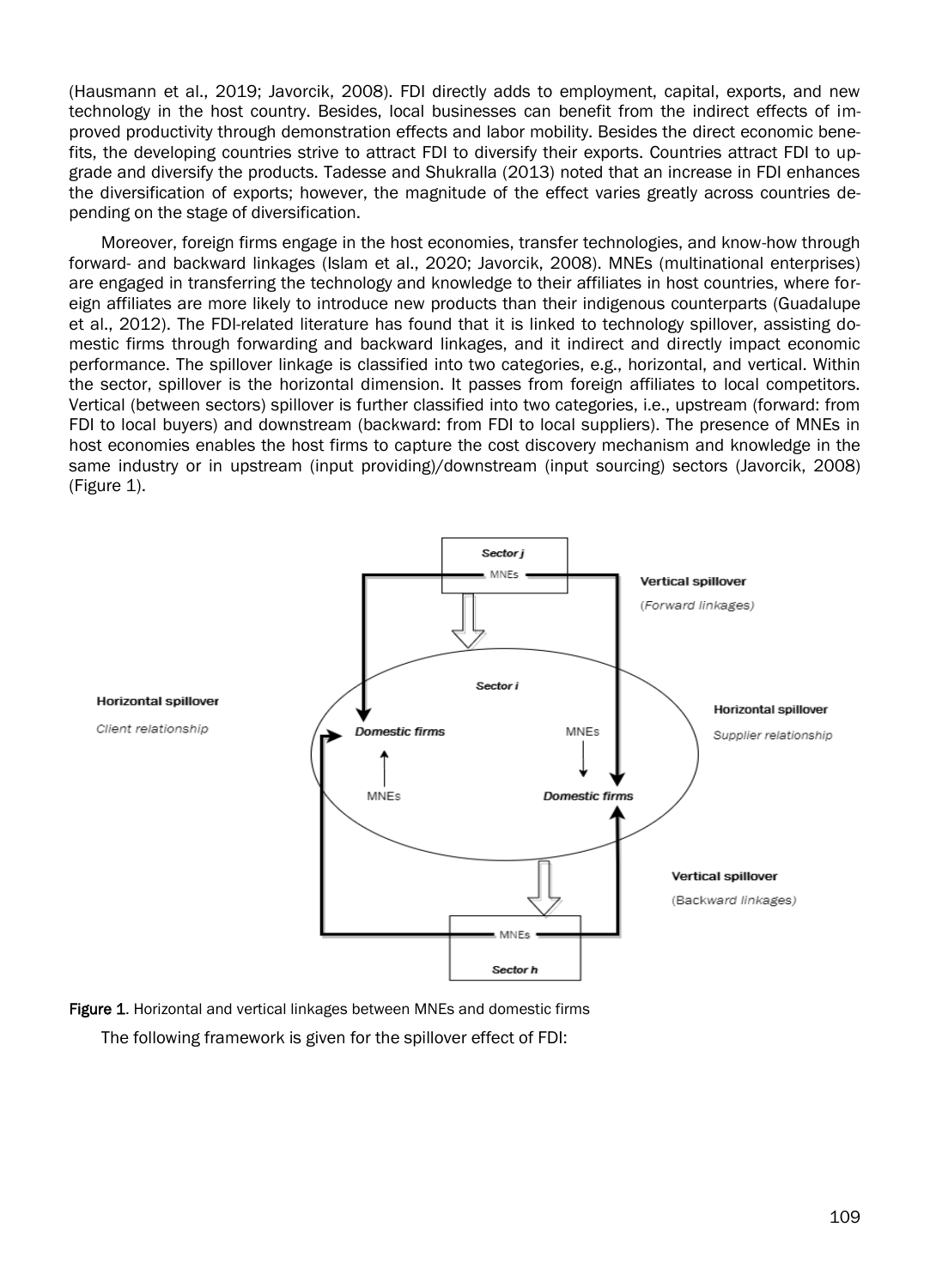$$
Horizontal_{ji} = \frac{\sum_{i\epsilon j} \left( Foreign_i * Y_i \right)}{\sum_{i\epsilon j} Y_{it}} \tag{1}
$$

Vertical Forward<sub>jt</sub> = 
$$
\sum_{l=1}^{L} \gamma_{ljt} Horizontal_{lt}
$$
 (2)

Vertical Backward<sub>jt</sub> = 
$$
\sum_{k=1}^{K} \alpha_{jkt}
$$
 Horizontal<sub>kt</sub> (3)

$$
Demand_{jt} = \sum_{k=1}^{K} \alpha_{jkt} Y_{kt}
$$
\n(4)

In Eq. (1), the terms j, t, *Yit*, and i represent industry, year, output, and firm respectively. This is called the horizontal spillovers from FDI. Eq. (2) and (3) denote the vertical spillovers. *Forwardjt* (*Backwardjt*) addresses the spillover effects from the foreign firms to the downstream (upstream) indigenous industries and firms. *Horizontal* is the horizontal spillover mentioned in Eq. (1). *γljt* is the share of total inputs sourced from sector *l* to sector *j* while α*jkt* is the share of industry *j*'s output supplied to industry *k* (to produce one unit of industry k's output)*.*This implies that the MNEs' presence can determine a strong interindustry linkage. Ekholm et al. (2007) argue that FDI locate in the countries not just for serving the hostand home-markets, but they also engage in exporting to the third country. Therefore, FDI contributes to the export growth of the host economies. The authors presented a platform through FDI may directly affect the export growth, export diversification, and the formation of differentiated products. MNEs establish foreign affiliates as much as they can cover the cost of doing business and have an advantage over the domestic firms in respect of 'knowledge capital. The knowledge-capital is in the form of human capital, better technology, blueprints, and patents.

*H1: The presence of MNEs in china is positively related to the export diversification.*

*H2: The export diversification is positively related to the FDI in China.*

## 2.2 Measurement of export diversification and export concentration indices

The diversification index is computed by measuring the absolute deviation of the trade structure of a country from world structure:

$$
S_j = \frac{\sum_{i} [h_{ij} - h_i]}{2} \tag{5}
$$

where *hij* = share of product *i* in total exports or imports of country or country group *j*  $h_i$  = share of product *i* in total world exports or imports. The diversification index takes values between 0 and 1. A value closer to 1 indicates a greater divergence from the world pattern.<sup>1</sup>

Concentration index, also named Herfindahl-Hirschmann Index (Product HHI), is a measure of the degree of product concentration. The following normalized HHI is used to obtain values between 0 and 1:

$$
H_j = \frac{\sqrt{\sum_{i=1}^n \left[ \frac{X_{ij}}{X_i} \right]^2} - \sqrt{\frac{1}{n}}}{1 - \sqrt{\frac{1}{n}}}
$$
(6)

where  $H_j$  = country or country group index

 $x_{ij}$  = value of export for country *j* and product *i* 

 $\overline{a}$ 

<sup>1</sup> This index is a modified Finger-Kreinin measure of similarity in trade. For more information, please consult the article of Finger, J. M. and M. E. Kreinin (1979), "A measure of 'export similarity' and its possible uses" in the Economic Journal, 89: 905-12.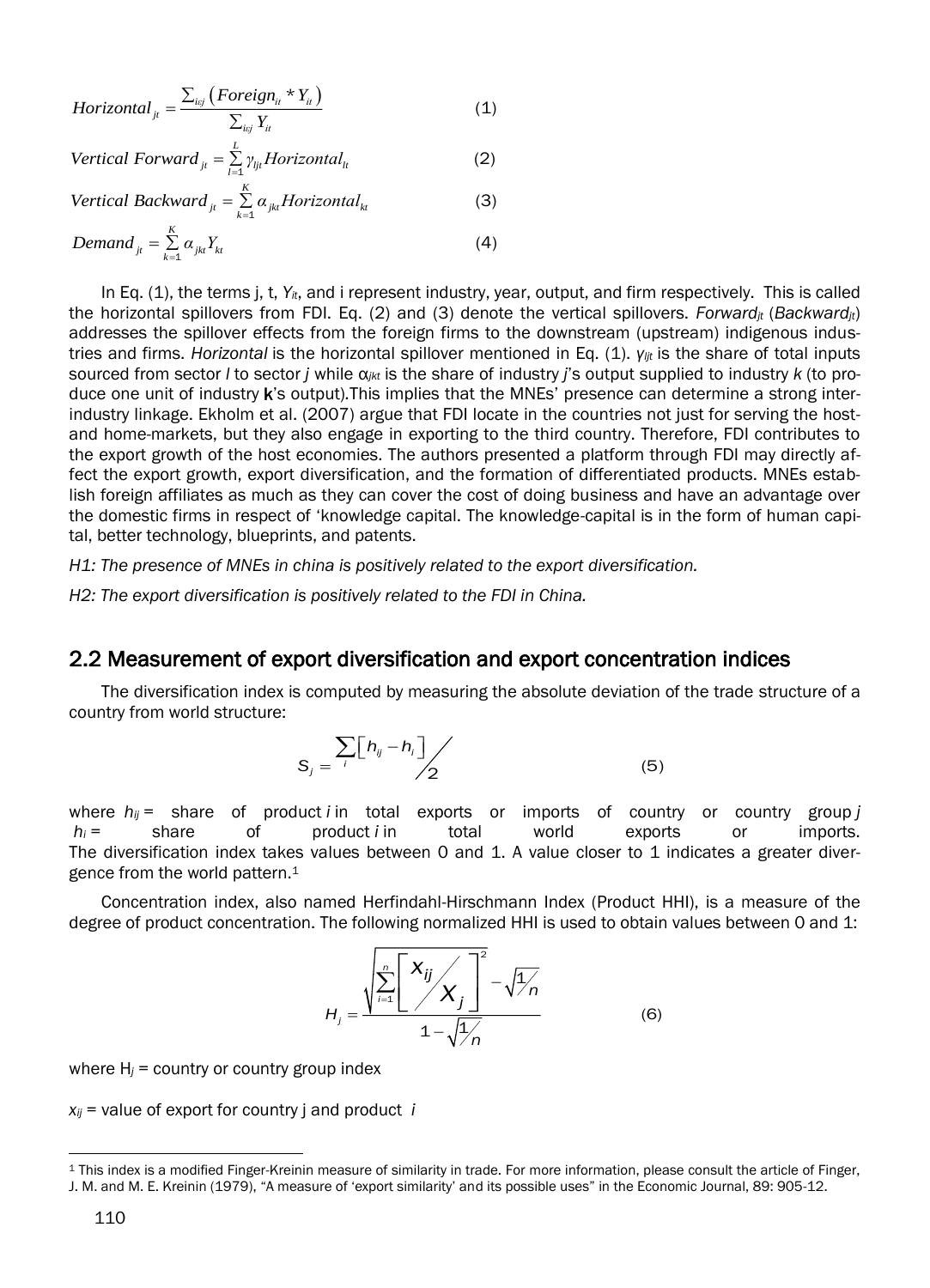$$
X_j = \sum_{i=1}^n X_{ij} \tag{7}
$$

and n = number of products (SITC Revision 3 at 3-digit group level).

An index value closer to 1 indicates a country's export or importhighly concentrates on a few products. On the contrary, values closer to 0 reflect exports or imports are more homogeneously distributed among a series of products.

## 2.3 Data

Following Ouedraogo et al. (2018), our study consist of export concentration, FDI as a share of GDP, institutional quality, ICT, domestic investment, exchange rate, and GDP growth rate. The study period is dictated by data availability and spans 1987–2017. The data about export concentration comes from the UNCTAD (2018), while we extract FDI data from the World Bank (2018). Culture and institutions have a significant impact on trade and economic development (Khan et al., 2020); therefore, we incorporate institutional quality in the empirical analysis. The data about institutional quality is obtained from the International Country Risk Guide (ICRG) database developed by the Political Risk Service Group. The dataset contains several indices (bureaucratic quality, democratic accountability, the rule of law, investment profile, corruption, and government stability) prepared from the multidimensional sub-datasets. Some dataset contains time-invariant indicators, so the indices are prepared to make it feasible. A single indicator may produce misleading results for policy considerations; therefore, we use PCA (Principal Component Analysis) to devise an index that may cover all the aspects of institutional quality.

Information and communication technology (ICT) has a favorable influence on the export and economic development (Onete et al., 2018); hence we include ICT as a control variable in our analysis. Following the methodology of Donaubauer et al. (2016), we develop an ICT index, which is composed of several indicators, e.g., number of internet users, the number of personal computer users, the number of ISDN subscriptions, mobile cellular telephone subscriptions, and the number of fixed telephone lines. We use gross fixed capital formation as a proxy for domestic investment. The data about domestic investment and annual growth rate of GDP is extracted from the World Bank. Previous literature shows that export has a significant and positive relationship with economic growth (Postelnicu et al., 2015). Following the method of Dai et al., (2017), we develop a real exchange misalignment index for our study.

## 2.4 Methods and results

To establish the relationship between FDI and EC, we rely on the econometric methodology developed by (Pesaran et al., 2001). The Engle and Granger's methodology is suitable and useful in the case of two variables. However, in the case of more than two variables, the useful methodology is the Johansen cointegration test. The Johansen cointegration method requires a large sample size and a similar order of integration of all variables. On the other hand, the ARDL method has several relative advantages. It is more appropriate in the case of small samples (Khan et al., 2019). It is also applicable if the stationarity occurs at the first difference  $I(1)$  or  $I(0)$  or the mixed order  $I(0)$  and  $I(1)$ , where the Fstatistics is not invalid in case the variables are I(2) or above (Pesaran et al., 2001). Moreover, the unrestricted error correction model (UECM) seems to take satisfactory lags that captures the data generating process in a general-to-specific framework of specification. In Table 1, the results show that the variables are  $I(0)$  or  $I(1)$ , but none of them are  $I(2)$ ; therefore, the criteria paved the way for the ARDL technique. Here we apply Augmented Dicky Fuller and Phillips-Perron tests to identify the unit root in our datasets. Next, we apply the ARDL bound-testing technique to investigate the cointegration between underlying study variables. The ARDL bounds testing approach test the null hypothesis of no cointegration among the underlying variables in contrast to an alternative hypothesis of the existence of cointegration among variables. These hypotheses are tested based on the F-test proposed by Pesaran et al. (2001). They give critical bound values at various significance levels. In this regard, if the computed F-statistic is below the lower bound value, then it indicates no cointegration among the variables. If the F-statistic value is higher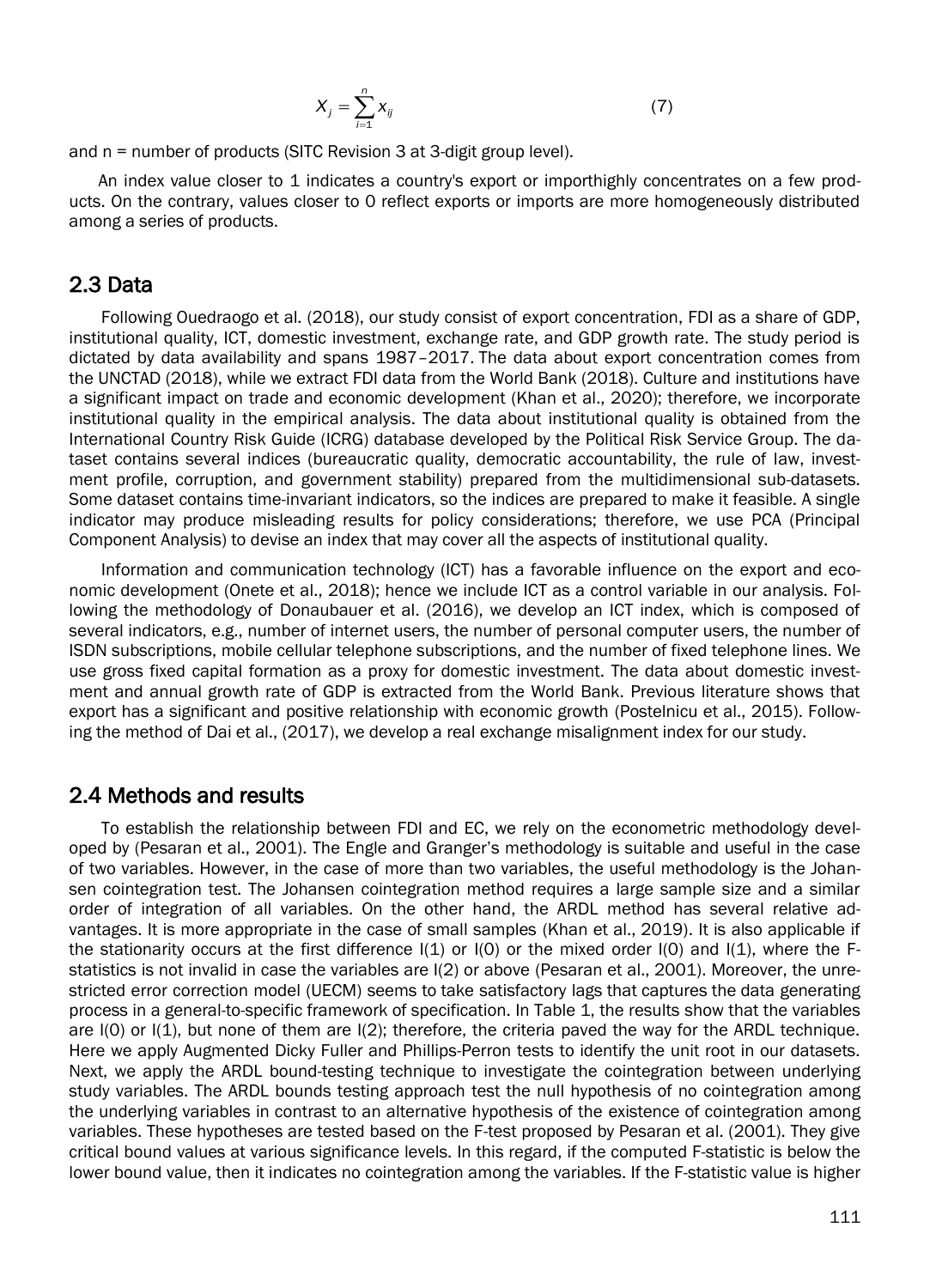than upper-bound, then it depicts cointegration between variables. Finally, if the test statistics lie between the upper and lower bound critical values, the result will be inconclusive for which other cointegration tests could be used.

|                         |                                    | <b>ADF Test</b>     | Phillips- Perron  |                     |  |  |
|-------------------------|------------------------------------|---------------------|-------------------|---------------------|--|--|
| Variable                | Intercept                          | intercept and trend | intercept         | intercept and trend |  |  |
|                         | t-Statistics                       | t-Statistics        | Adj. t-Statistics | Adj. t-Statistics   |  |  |
| Unit-root test at level |                                    |                     |                   |                     |  |  |
| <b>FDI</b>              | $-1.930$                           | $-1.778$            | $-2.073$          | $-1.378$            |  |  |
| EC                      | $-0.871$                           | $-2.558$            | $-0.938$          | $-1.797$            |  |  |
| IQ                      | $-1.767$                           | $-2.960$            | $-2.156$          | $-2.140$            |  |  |
| ICT                     | $-0.473$                           | $-2.281$            | $-0.473$          | $-2.348$            |  |  |
| Gr                      | $-2.83*$                           | $-2.503$            | $-2.463$          | $-2.320$            |  |  |
| DI                      | $-1.505$                           | $-4.768***$         | $-0.960$          | $-2.051$            |  |  |
| ERM                     | $-0.33$<br>$-2.136$                |                     | $-0.637$          | $-1.564$            |  |  |
|                         | Unit-root test at first difference |                     |                   |                     |  |  |
| ΔFDI                    | $-4.229***$                        | $-4.474***$         | $-4.127***$       | $-5.445***$         |  |  |
| $\Delta$ EC             | $-4.205***$                        | $-4.131**$          | $-4.151***$       | $-4.071**$          |  |  |
| ΔIQ                     | $-5.709***$                        | $-3.743**$          | $-5.683***$       | $-5.585***$         |  |  |
| $\triangle$ ICT         | $-5.211***$<br>$-5.111***$         |                     | $-5.211***$       | $-5.110***$         |  |  |
| $\Delta$ Gr             | $-4.1320***$                       | $-4.055**$          | $-6.066***$       | $-5.907***$         |  |  |
| $\Delta$ DI             | $-3.835***$                        | $-3.764***$         | $-4.501***$       | $-4.360***$         |  |  |
| ΔERM                    | $-4.1438***$                       | $-4.209***$         | $-4.122***$       | $-4.209***$         |  |  |

### *Table 1. Unit-root results*

Note. \* p<0.10, \*\* p<0.05, \*\*\* p<0.01. ADF and PP tests include intercept and trend. Lag selection is based on AIC (Akaike information criterion).

To establish the cointegration among the underlying variables of the study, we specify the following unrestricted error correction models (ECMs);

$$
\Delta EC_{t} = \alpha_{0ee} + \sum_{i=1}^{p} \psi_{iec} \Delta EC_{t-i} + \sum_{i=1}^{p} \rho_{iec} \Delta FDl_{t-i} + \sum_{i=1}^{p} \Omega_{ee} \Delta IQ_{t-i} + \sum_{i=1}^{p} \vartheta_{iec} \Delta CI_{t-i} + \sum_{i=1}^{p} \varphi_{iec} \Delta DI_{t-i} \n+ \sum_{i=1}^{p} \Phi_{iec} \Delta ERM_{t-i} + \sum_{i=1}^{p} \delta_{iec} \Delta GT_{t-i} + \lambda_{1ee} EC_{t-1} + \lambda_{2ee} FDl_{t-1} + \lambda_{3ee} IQ_{t-1} + \lambda_{4ee} CI_{t-1} + \lambda_{5ee} DI_{t-1} \n+ \lambda_{6ee} ERM_{t-1} + \lambda_{7ee} GT_{t-1} + \mu_{1t}
$$
\n(8)  
\n
$$
\Delta FDl_{t} = \alpha_{0fdi} + \sum_{i=1}^{p} \psi_{ifdi} \Delta FDl_{t-i} + \sum_{i=1}^{p} \rho_{ifdi} \Delta EC_{t-i} + \sum_{i=1}^{p} \Omega_{fdi} \Delta IQ_{t-i} + \sum_{i=1}^{p} \vartheta_{ifdi} \Delta CI_{t-i} + \sum_{i=1}^{p} \varphi_{ifdi} \Delta DI_{t-i}
$$

$$
\sum_{i=1}^{P} \Phi_{\text{ifcl}} \Delta E R M_{t-i} + \sum_{i=1}^{P} \delta_{\text{ifcl}} \Delta G r_{t-i} + \lambda_{1 \text{ifcl}} F D l_{t-1} + \lambda_{2 \text{ifcl}} E C_{t-1} + \lambda_{3 \text{ifcl}} I Q_{t-1} + \lambda_{4 \text{ifcl}} C l_{t-1} + \lambda_{5 \text{ifcl}} D l_{t-1} + \lambda_{6 \text{ifcl}} E R M_{t-1} + \lambda_{7 \text{ifcl}} G r_{t-1} + \mu_{2 \text{ifcl}} F R M_{t-1} + \lambda_{8 \text{ifcl}} G r_{t-1} + \mu_{2 \text{ifcl}} G r_{t-1} + \mu_{3 \text{ifcl}} G r_{t-1} + \mu_{4 \text{ifcl}} G r_{t-1} + \mu_{6 \text{ifcl}} G r_{t-1} + \mu_{7 \text{ifcl}} G r_{t-1} + \mu_{8 \text{ifcl}} G r_{t-1} + \mu_{9 \text{ifcl}} G r_{t-1} + \mu_{1 \text{ifcl}} G r_{t-1} + \mu_{1 \text{ifcl}} G r_{t-1} + \mu_{1 \text{ifcl}} G r_{t-1} + \mu_{1 \text{ifcl}} G r_{t-1} + \mu_{1 \text{ifcl}} G r_{t-1} + \mu_{1 \text{ifcl}} G r_{t-1} + \mu_{1 \text{ifcl}} G r_{t-1} + \mu_{1 \text{ifcl}} G r_{t-1} + \mu_{1 \text{ifcl}} G r_{t-1} + \mu_{1 \text{ifcl}} G r_{t-1} + \mu_{1 \text{ifcl}} G r_{t-1} + \mu_{1 \text{ifcl}} G r_{t-1} + \mu_{1 \text{ifcl}} G r_{t-1} + \mu_{1 \text{ifcl}} G r_{t-1} + \mu_{1 \text{ifcl}} G r_{t-1} + \mu_{1 \text{ifcl}} G r_{t-1} + \mu_{1 \text{ifcl}} G r_{t-1} + \mu_{1 \text{ifcl}} G r_{t-1} + \mu_{1 \text{ifcl}} G r_{t-1} + \mu_{1 \text{ifcl}} G r_{t-1} + \mu_{1 \text{ifcl}} G r_{t-1} + \mu_{1 \text{ifcl}} G r_{t-1} + \mu_{1 \text{ifcl}} G r_{t-1
$$

In Eq. 8-9, the variables EC*,* FDI, IQ, CI, DI, ERM, and Gr represent the export concentration, foreign direct investment, institutional quality, ICT, domestic investment, exchange rate misalignment, an annual growth rate, respectively. The subscript *t* is the time dimension. ARDL technique will be applied to identify the long-run and short-run dynamics of the relationship. We include DI, ERM, and Gr in our baseline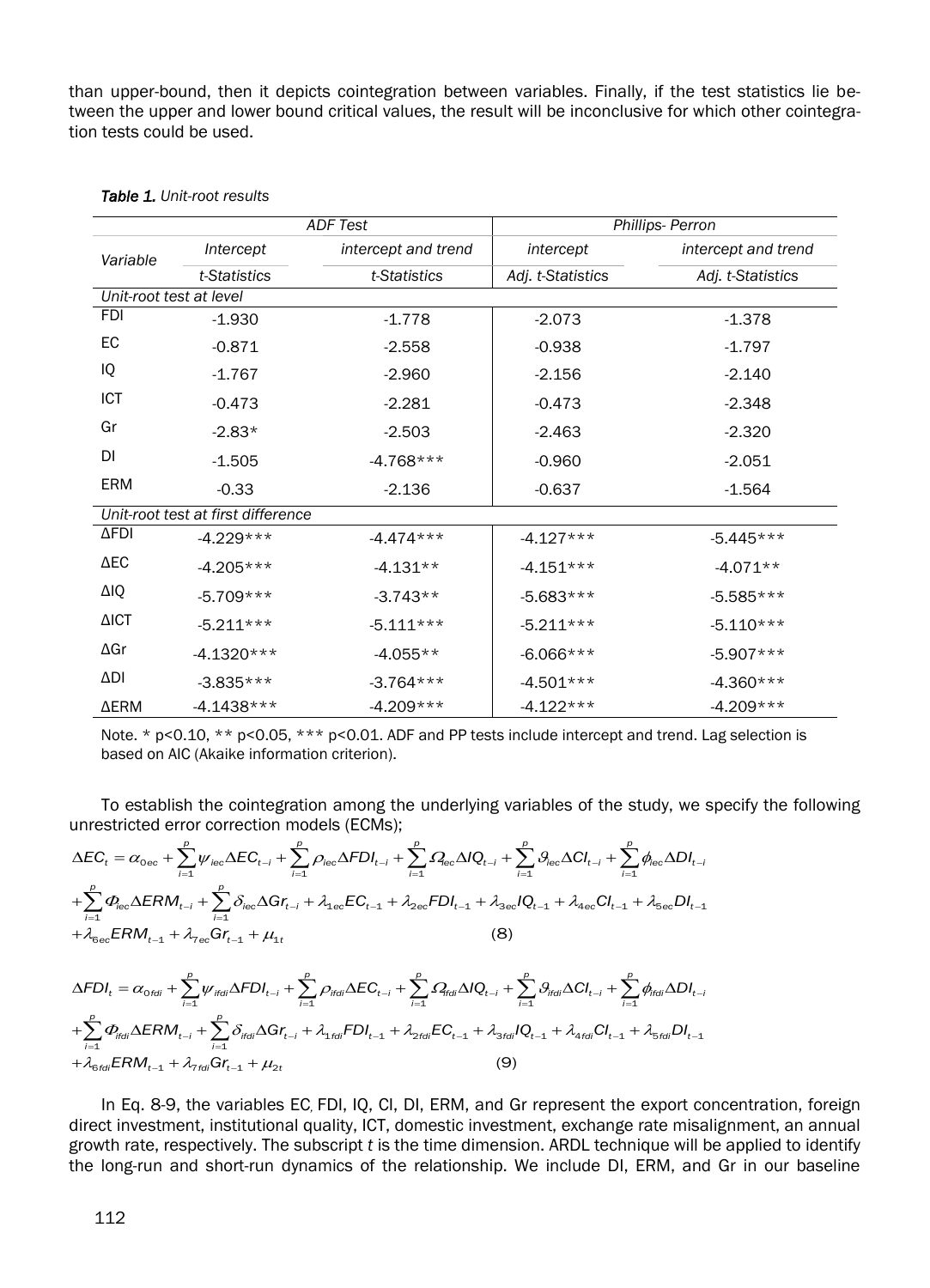model for the in-depth analysis of the mechanism and robustness of the results. The long-run results are presented in Table 2. The estimated *F*-statistics' values are above the upper bound critical values at 1%, 5% and 10% level of significance. We compare the estimated F-statistics with the values provided by Narayan (2005). Estimated F-statistics shows that there is a stable long-run relationship between FDI and EC. The hypothesis of no cointegration between the variables is rejected.

|                                  | Max            | F-<br>statistics      | <b>Critical values</b> |      |      |      |      |      |  |
|----------------------------------|----------------|-----------------------|------------------------|------|------|------|------|------|--|
| Specifications                   | lag            |                       | 1%                     |      | 5%   |      | 10%  |      |  |
|                                  |                |                       | I(0)                   | I(1) | I(0) | I(1) | I(0) | I(1) |  |
| Panel A. FDI to EC               |                |                       |                        |      |      |      |      |      |  |
| EC/(FDI, IQ, CI)                 | 4              | $3.691*$              | 4.61                   | 5.97 | 3.27 | 4.31 | 2.68 | 3.59 |  |
| EC/(FDI, IQ, CI, DI)             | $\overline{4}$ | $7.187**$<br>$\star$  | 4.28                   | 5.84 | 3.06 | 4.22 | 2.53 | 3.56 |  |
| EC/(FDI, IQ, CI, DI, ERM)        | 3              | $10.44**$<br>$^\star$ | 4.13                   | 5.76 | 2.91 | 4.19 | 2.41 | 3.52 |  |
| EC/(FDI, IQ, CI, DI, ERM,<br>Gr) | 3              | $33.18**$<br>$\star$  | 3.98                   | 5.69 | 2.79 | 4.15 | 2.33 | 3.52 |  |
| Panel B. EC to FDI               |                |                       |                        |      |      |      |      |      |  |
| FDI/(EC, IQ, CI)                 | 4              | $4.655**$             | 4.61                   | 5.97 | 3.27 | 4.31 | 2.68 | 3.59 |  |
| FDI/(EC, IQ, CI, DI)             | 4              | $4.391**$             | 4.28                   | 5.84 | 3.06 | 4.22 | 2.53 | 3.56 |  |
| FDI/(EC, IQ, CI, DI, ERM)        | 3              | $4.576**$             | 4.13                   | 5.76 | 2.91 | 4.19 | 2.41 | 3.52 |  |
| FDI/(EC, IQ, CI, DI, ERM,<br>Gr) | $\overline{2}$ | $4.821**$             | 3.98                   | 5.69 | 2.79 | 4.15 | 2.33 | 3.52 |  |

Table 2. ARDL bounds test results

Notes. \* p<0.10, \*\* p<0.05, \*\*\* p<0.01. Dependent variables are outside the brackets. Lag selection is based on the AIC. Computed Fstatistics are compared with Narayan (2005) critical values for case II: restricted intercept and no trend.

The next step is the estimation of long-run coefficients to study the long-run relationship between the underlying variables. For this purpose, we specify the ARDL framework as follows;

$$
(1 - \Omega_1 L - \dots - \Omega_r L') \text{ EC}_t = \tau_0 + (1 - \tau_1 L - \dots - \tau_s L^s) \text{ FDI} + (1 - \gamma_1 L - \dots - \gamma_u L^u) \text{ IQ} + (1 - \pi_1 L - \dots - \pi_v L^v) \text{ CI}
$$
  
+ (1 - \varnothing\_1 L - \dots - \varnothing\_w L^w) \text{ DI} + (1 - \varnothing\_1 L - \dots - \varnothing\_x L^s) \text{ ERM} + (1 - \varnothing\_1 L - \dots - \varnothing\_y L^v) \text{ Gr} + \mu\_{3t} \tag{10}

| $(1-\Omega_1L--\Omega_rL')$ FDI <sub>t</sub> = $\tau_0+(1-\tau_1L--\tau_sL^s)$ EC + $(1-\gamma_1L--\gamma_uL^u)$ IQ + $(1-\pi_1L--\pi_vL^v)$ CI                           |      |
|---------------------------------------------------------------------------------------------------------------------------------------------------------------------------|------|
| + $(1 - \varnothing_1 L -  - \varnothing_w L^w)$ DI + $(1 - \varnothing_1 L -  - \varnothing_x L^x)$ ERM + $(1 - \varnothing_1 L -  - \varnothing_v L^v)$ Gr + $\mu_{3t}$ | (11) |

In this step, we only consider models that show cointegration. We reparametrize the Eq. 10 and 11. The step is done to obtain long-run coefficient estimates by including those equations that depict cointegration. Table 3 shows the results of the long-run coefficients. The left-hand portion of the table reports the results when EC is used as a dependent variable. The right-hand portion shows the results of the models when we used FDI as a dependent variable. Moreover, DI, ERM, GR. are used as control variables in these models. The results of EC reveal that FDI adversely affects the export concentration. It means that through the spillover effect, an increase in FDI inflows reduces export concentration. Conversely, FDI has a diversifying impact on the export commodities. The results of the control variables are in line with our expectations and extant literature. The lower panel of the table reports the diagnostic statistics. The diagnostics' statistics reveal that our models are correctly specified. LM (Lagrange Multiplier) test identifies that our models are not suffering from autocorrelation problem. ARCH (Autoregressive Conditional Heteroskedasticity) test indicates that the residuals are homoskedastic. Ramsey's RESET (regression specification error test) suggests that our models do not suffer from omitted variables' bias and functional misspecification. The diagnostic statistics obtained by the Jarque–Bera test show that residuals are normally distributed. Cumulative sum (CUSUM) and CUSUM of squares (CUSUMSQ) tests suggest that the estimated models are stable.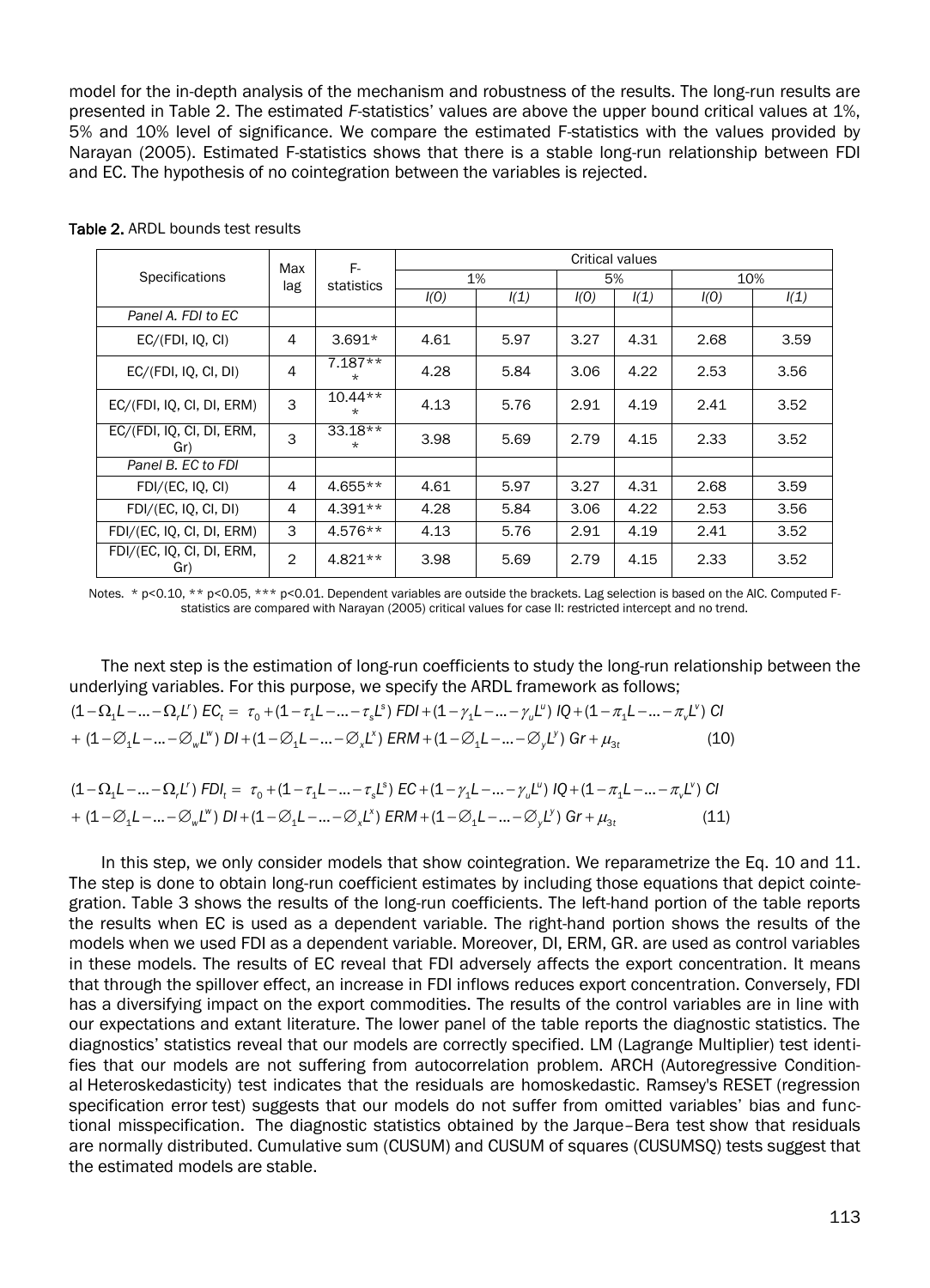|             | EC is a dependent variable                  |              |           |           | FDI is a dependent variable |            |             |               |  |
|-------------|---------------------------------------------|--------------|-----------|-----------|-----------------------------|------------|-------------|---------------|--|
| Variables   | Model 1                                     | Model 2      | Model 3   | Model 4   | Model 1                     | Model 2    | Model 3     | Model 4       |  |
| <b>FDI</b>  | $-0.04*$                                    | $-0.10*$     | $-0.03*$  | $-0.05**$ |                             |            |             |               |  |
|             | (0.004)                                     | (0.048)      | (0.02)    | (0.017)   |                             |            |             |               |  |
| EC          |                                             |              |           |           | $-36.98*$                   | $-36.26$   | $-56.64*$   | $-58.31**$    |  |
|             |                                             |              |           |           | (21.751)                    | (21.661)   | (31.363)    | (25.159)      |  |
| IQ          | $-0.02*$                                    | $-0.244*$    | $-0.07$   |           | $1.94*$                     | $9.70*$    | $5.06***$   | 0.86          |  |
|             | (0.012)                                     | (0.117)      | (0.04)    |           | (0.890)                     | (3.162)    | (1.290)     | (0.542)       |  |
| <b>CI</b>   | $-0.06***$                                  | $-1.00*$     | $-0.238*$ | $-0.11**$ | 1.88                        | $-55.04$   | $-15.45***$ | 0.02          |  |
|             | (0.006)                                     | (0.508)      | (0.13)    | (0.011)   | (1.539)                     | (22.588)   | (3.744)     | (2.585)       |  |
| <b>DI</b>   |                                             | $-0.049*$    | $-0.02*$  | $-0.03*$  |                             | $2.40*$    | $0.92***$   | 0.13          |  |
|             |                                             | (0.023)      | (0.01)    | (0.012)   |                             | (0.798)    | (0.228)     | (0.106)       |  |
| <b>ERM</b>  |                                             |              | $0.332**$ | $0.17*$   |                             |            | 8.51        | 4.91          |  |
|             |                                             |              | (0.12)    | (0.014)   |                             |            | (8.545)     | (7.742)       |  |
| Gr          |                                             |              |           | $-0.01**$ |                             |            |             | $0.22*$       |  |
|             |                                             |              |           | (0.003)   |                             |            |             | (0.107)       |  |
|             | 0.03                                        | $-2.81*$     | $-0.91$   | $0.12*$   | $-1.36$                     | $-139.09*$ | $-52.32***$ | $-5.29$       |  |
| Constant    | (0.04)                                      | (1.388)      | (0.50)    | (0.071)   | (3.679)                     | (47.133)   | (12.573)    | (5.476)       |  |
|             | Diagnostic statistics/ Sensitivity analysis |              |           |           |                             |            |             |               |  |
| LM          |                                             | 5.149(0.09)  | 3.15      | 1.136     |                             | 4.04       | 3.43        | 2.98          |  |
|             | 1.147(0.31)                                 |              | (0.13)    | (0.30)    | 0.055(0.82)                 | (0.11)     | (0.10)      | (0.11)        |  |
| <b>ARCH</b> | 0.059(0.80)                                 | 2.431(0.13)  | 3.44      | 2.11      |                             | 0.45       | 0.04        | 3.33          |  |
|             |                                             |              | (0.10)    | (0.17)    | 0.896(0.34)                 | (0.50)     | (0.84)      | (0.09)        |  |
| Reset       | 2.38(0.12)                                  | 0.45(0.74)   | 1.20      | 2.68      | 0.39                        | 0.52       | 0.65        | 0.54          |  |
|             |                                             |              | (0.41)    | (0.12)    | (0.76)                      | (0.47)     | (0.61)      | (0.66)        |  |
| Normality   | 1.026(0.59)                                 | 0.29         | 1.06      | 0.843     | 0.29                        | 0.839      | 1.828       | 0,90          |  |
| (JB)        |                                             | (0.86)       | (0.58)    | (0.65)    | (0.86)                      | (0.65)     | (0.40)      | (0.63)        |  |
| Cusum       | Stable                                      | Stable       | Stable    |           | Stable                      | Stable     | Stable      | Stable        |  |
| Cusum<br>of | Stable                                      | Stable       | Stable    |           | Stable                      | Stable     | Stable      | <b>Stable</b> |  |
| squares     |                                             |              |           |           |                             |            |             |               |  |
| F-statistic | 43.81 (0.00)                                | 93.55 (0.00) | 86.79     | 75.66     | 12.31 (0.00)                | 25.33      | 30.80       | 30.39         |  |
|             |                                             |              | (0.00)    | (0.00)    |                             | (0.03)     | (0.00)      | (0.00)        |  |

Table 3. Long-run effects

Note: the standard errors in parentheses. \* p<0.10, \*\* p<0.05, \*\*\* p<0.01. Lag selection is based on the AIC. Numbers in parenthesis are the p-values corresponding to the diagnostic tests.

However, the long-run relationship is necessary but not a sufficient condition for causal relationships among the variables. Evidence of the long-run relationship between variables implies that there should be at least unidirectional causality between underling variables without showing the direction of causality (Narayan, 2005). Therefore, under the VECM environment, the granger causality test identifies the long-run and short-run causality. The ARDL representation of error correction term takes the following form;

$$
\Delta EC_{t} = \alpha_{0ec} + \sum_{i=1}^{p} \psi_{iec} \Delta EC_{t-i} + \sum_{i=1}^{p} \rho_{iec} \Delta FDI_{t-i} + \sum_{i=1}^{p} \phi_{iec} \Delta IQ_{t-i} + \sum_{i=1}^{p} \delta_{iec} \Delta CI_{t-i} + \sum_{i=1}^{p} \rho_{iec} \Delta DI_{t-i} \n+ \sum_{i=1}^{p} \Omega_{iec} \Delta ERM_{t-i} + \sum_{i=1}^{p} \theta_{iec} \Delta Gr_{t-i} + \xi_{1} ECT_{t-1} + \mu_{5t}
$$
\n(12)\n
$$
\Delta FDI_{t} = \alpha_{\text{ordi}} + \sum_{i=1}^{p} \psi_{\text{ifdi}} \Delta FDI_{t-i} + \sum_{i=1}^{p} \rho_{\text{ifdi}} \Delta EC_{t-i} + \sum_{i=1}^{p} \phi_{\text{ifdi}} \Delta IQ_{t-i} + \sum_{i=1}^{p} \delta_{\text{ifdi}} \Delta CI_{t-i} + \sum_{i=1}^{p} \rho_{\text{ifdi}} \Delta DI_{t-i}
$$

$$
+\sum_{i=1}^{p} \Omega_{\text{ffdl}} \Delta \text{ERM}_{t-i} + \sum_{i=1}^{p} \theta_{\text{ffdl}} \Delta \text{Gr}_{t-i} + \zeta_{2} \text{ECT}_{t-1} + \mu_{6t}
$$
\n(13)

ECT*t-1* is the speed of adjustment of the disequilibrium correction in reaching long-run equilibrium. The results of the VECM are reported in Table 4. The upper panel of the table reports the results of the export concentration equation. We document the results of the FDI equation in the lower panel. The results document the joint significance of individual explanatory variables. The significant F-statistics show that, in the short-run, both FDI and EC cause each other. Similarly, ECT is significant. The significant Fstatistics verify our cointegration results. The control variables also show a causal relationship with the dependent variables. The results are in line with the findings of Banga (2006) and Tadesse and Shukralla (2013).

= 1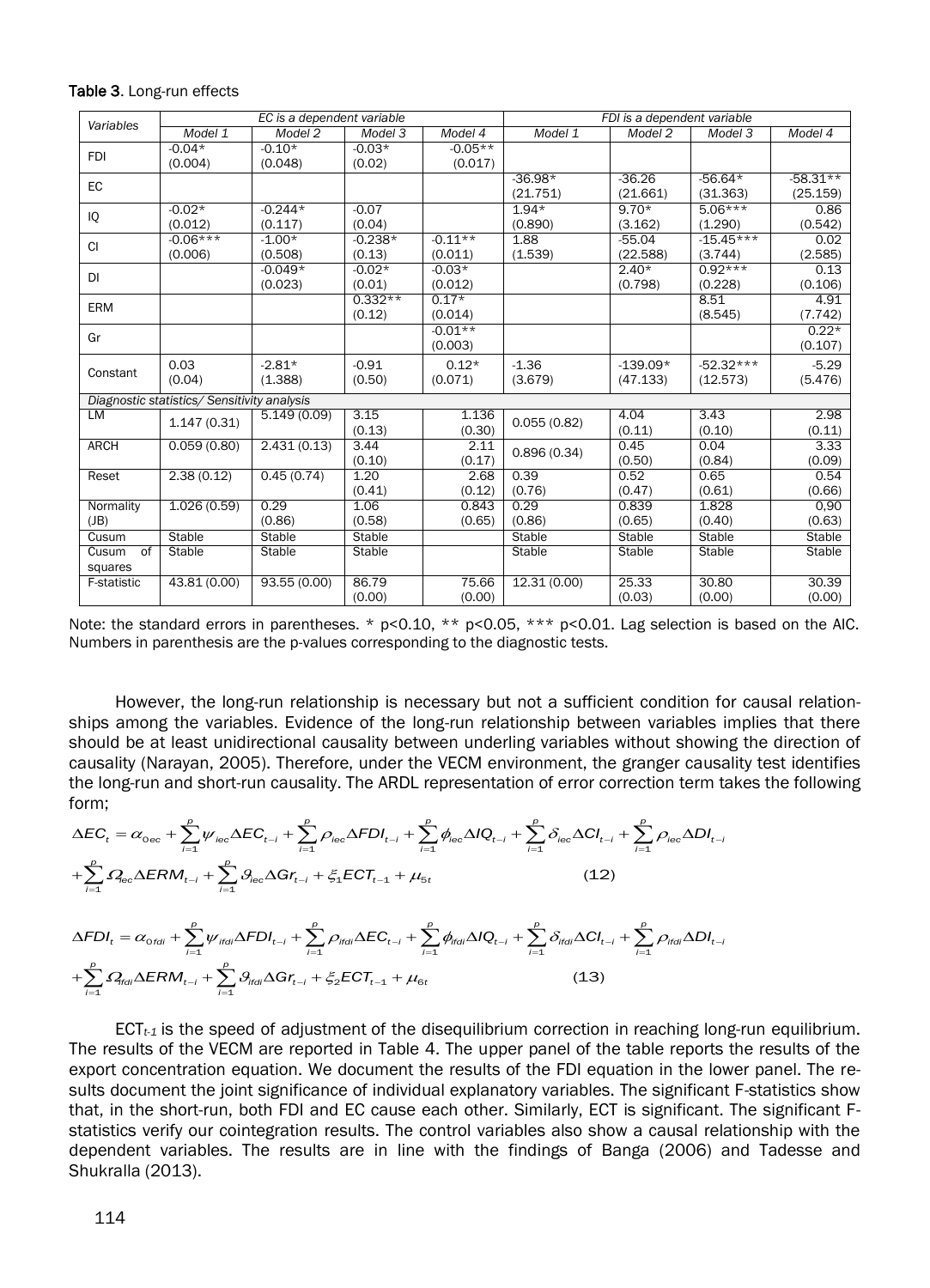#### Table 4. Granger causality results

*Causality from FDI to EC*

|                    | Short-run causality (F-stat) | Long-run $ECTt$ .  |                                  |            |             |             |             |
|--------------------|------------------------------|--------------------|----------------------------------|------------|-------------|-------------|-------------|
| Dependent variable | <b>AFDI</b>                  | ΔΙΟ<br>$\Delta$ CI |                                  | ΔDΙ        | <b>AERM</b> |             | 1           |
| $\triangle$ EC     | $6.64**$                     | 1.11               | 0.10                             |            |             |             | $-0.519***$ |
| $\triangle$ EC     | $16.42***$                   | $12.73**$          | $10.20**$                        | 18.85***   |             |             | $-0.310**$  |
| $\triangle$ EC     | $10.11***$                   | 24.65***           | $6.29**$                         | $19.75***$ | $3.56*$     |             | $-0.387*$   |
| $\Delta$ EC        | $15.33***$                   | 26.84*             | $10.02**$                        | $29.02**$  | $11.91**$   | $5.10*$     | $-0.33**$   |
|                    |                              |                    | Reverse causality from EC to FDI |            |             |             |             |
| Dependent variable | $\triangle$ ECI              | ΔΙΟ                | ΔCI                              | ΔDΙ        | <b>AERM</b> | $\Delta$ Gr |             |
| <b>AFDI</b>        | 2.26                         | 1.35               | $7.55**$                         |            |             |             | $-0.75***$  |
| $\Delta$ FDI       | 4.66                         | $5.96*$            | 5.20                             | $14.18*$   |             |             | $-0.55*$    |
| <b>AFDI</b>        | $6.06**$                     | $6.49**$           | $4.16*$                          | $5.00**$   | 1.88        |             | $-0.87***$  |
| <b>AFDI</b>        | $4.31**$                     | 1.63               | 1.58                             | 1.60       | $5.32**$    | 1.44        | $-0.60***$  |

Note. *\* p<0.10, \*\* p<0.05, \*\*\* p<0.01.* 

Overall the results are consistent with the view that FDI inflowsin various sectors of China carry export diversifying impact on Chinese exports. The opening-up policies help MNEs to overcome trade costs and promote export growth and export diversification. MNEs invest in various sectors of the economy; therefore, these firms encourage technological spillover, labor mobility, and bring better management practices. (Javorcik, 2008) noted that FDI can help diversify and upgrade the value‐added component of exports by raising productivity, promoting the transfer of knowledge, creating better-paid jobs, and higher-skilled workforce. Therefore, FDI inflows may encourage countries to participate in global value through the above-cited factors. The reverse also holds. MNEs are the developed world's most important source of corporate research. So, MNEs have a natural advantage for their foreign experience, better management skills, and a large amount of capital. The monopolistic competitions with heterogeneous firms allow consumers to make multiple purchases of the same but differentiated products, which may attract MNEs to invest. Our results are similar to the findings of Ekholm, et al. (2007). The authors reported that FDI locates in the countries not just for serving the host- and home-markets, but they also engage in exporting to the third country.

The structure of the Chinese economy has completely realized the transition from an agricultural economy to an industrial economy. China has become a large industrial foreign trade country. The manufactured products have the lion's share in total exports, and the international competitiveness of industrial products has been significantly improved. Due to the immense competition and to survive in the global market, the Chinese SOEs and the private enterprises strive hard to opt for cost-minimization and product differentiation strategies. In this regard, we have technology giants like Huawei, Alibaba, ZTE, Alibaba, Baidu, and Tencent. To compete with foreign firms, encourage these tech-giants to introduce new features in their products and opt strategy for cost-minimization and product differentiation. On the same lines, Haier introduced air conditioner, household heater, and air purifier, which are examples of horizontal export diversification and appeal to consumers in these markets. Similarly, FDI inflow brings technology and innovation in products that also contribute to export diversification. On the other hand, the improved performance of export in various sectors attracts more and more FDI towards China.

## CONCLUSION AND POLICY RECOMMENDATIONS

The miraculous transformation of the Chinese economy during the past several decades triggered academic research and policymakers to investigate the possible drivers of its industrial revolution in the form of export growth and export diversification. The massive FDI inflows in China may be attributed to market-friendly reforms. This study revisits the causal relationship between export diversification and FDI inflows in the context of China.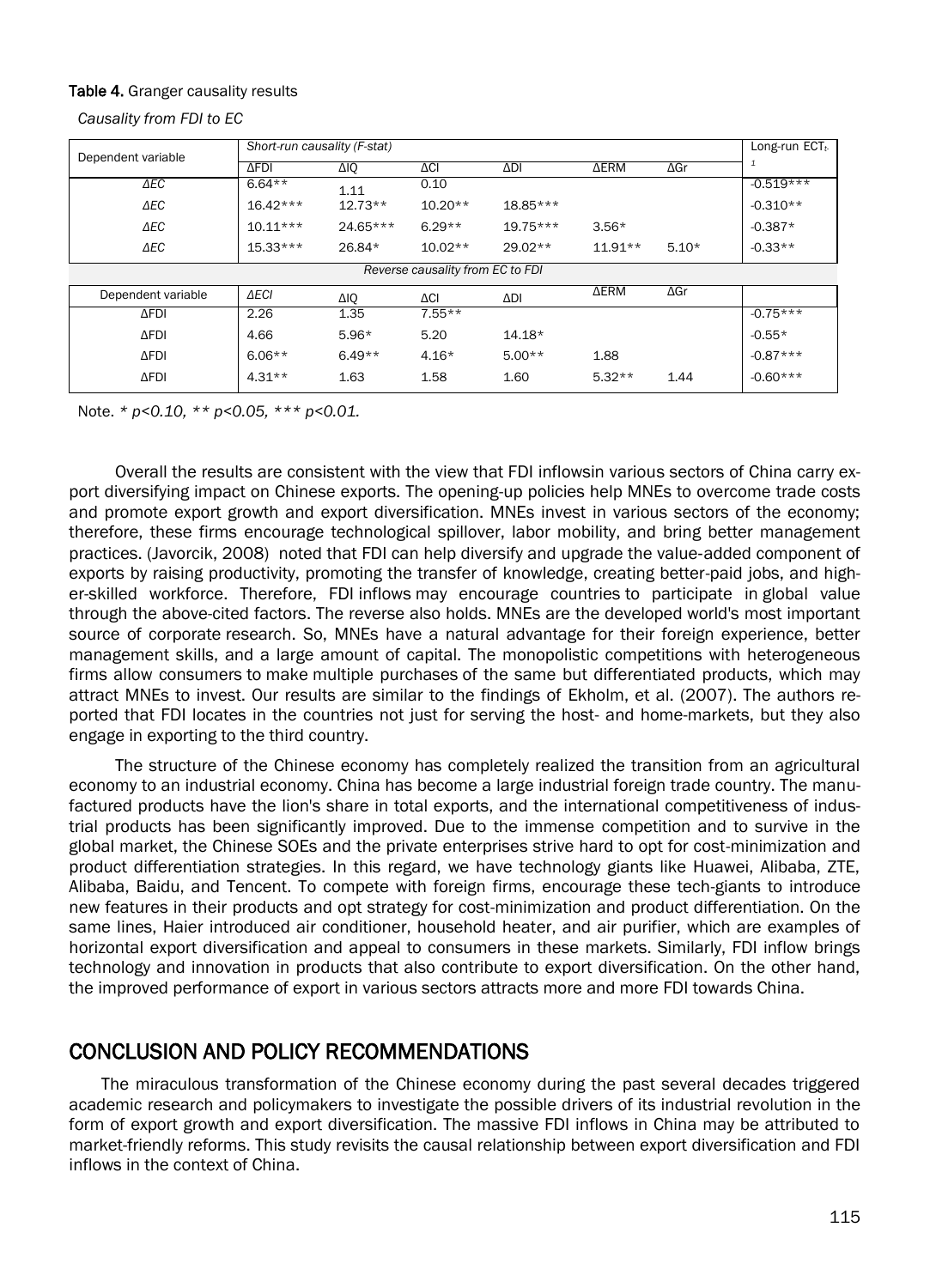The extant literature on FDI and export diversification is based on cross-countries and firm-level analysis. The potential endogeneity, heterogeneity, and cross-sectional dependence may mask the true dynamics of the relationship. Therefore, our study is based on the macro-level analysis in the context of the largest exporting country in the world, e.g., China. Using the ARDL and VECM techniques, the findings indicate that both variables are negatively related in the long-run and as well as in the short-run. FDI inflows reduce the level of export concentration. Conversely speaking, FDI has a diversifying impact on Chinese exports. The reverse also holds. The transformation of the Chinese economy in the form of quality and export diversification largely explains FDI inflows. The results of the control variables are consistent with the existing literature.

Therefore, the priority of the policymakers should be to consider and ensure such measures that could attract more FDI and improve export performance. The investment promotion policies should be in place to attract foreign capital and technology. As China faces fierce competition with the neighboring countries and to cope with this tax holidays and preferential tariff should be introduced to attract foreign capital. Similarly,MNEs bring with them the fruits of efficient marketing and management know-how, advanced physical equipment, R&D, as well as other assets across national borders. The technology and research will result in more sophistication as well as diversification in exports and production through the spillover effect on domestic industries.

Since firms can purchase their inputs at competitive prices, therefore, cost-based strategy in export markets is important. In this regard, policies should be adopted to foster competition in the input markets. Moreover, policies should be well in-place that allow the firms for vertical and horizontal differentiation of products and attenuate the negative effects of higher export prices on export revenues.

This study is not the only explanation of the determinants of export diversification and FDI. Other factors may also influence FDI and export diversification. The other factors may consist of macroeconomic stability, efficiency-seeking, market seeking, infrastructure, trade openness, technology, and human capital. This study aimed to highlight the importance of export diversification and FDI, which are the key drivers for the economy to achieve a comparative edge in the globalized world and builds the investors' confidence. The study is limited to the aggregate FDI. For in-depth analysis and policy implications, future research should be conducted to investigate the relationship between FDI and export diversification on provincial and sectoral levels.

## REFERENCES

- Banga, R. (2006), "The export-diversifying impact of Japanese and US foreign direct investments in the Indian manufacturing sector", *Journal of International Business Studies*, Vol. 37, No. 4, pp. 558– 568.
- Dai, P. Van, Delpachitra, S. Cottrell, S. (2017), "Real exchange rate and economic growth in east asian countries: The role of financial integration", *Singapore Economic Review*, Vol. 62, No. 1, pp. 163– 177.
- Donaubauer, J., Meyer, B.E., Nunnenkamp, P. (2016), "A New Global Index of Infrastructure: Construction, Rankings and Applications", *World Economy*, Vol. 39, No. 2, pp. 236–259.
- Ekholm, K., Forslid, R., Markusen, J.R. (2007), "Export-platform foreign direct investment", *Journal of the European Economic Association*, Vol. 5, No. 4, pp. 776–795.
- Guadalupe, M., Kuzmina, O. and Thomas, C. (2012), "Innovation and foreign ownership", *American Economic Review*, Vol. 102, No. 7, pp. 3594–3627.
- Harrison, A., Rodríguez-Clare, A. (2010), "Trade, foreign investment, and industrial policy for developing countries", *Handbook of Development Economics*, Vol. 5, No. C, pp. 4039–4214.
- Hausmann, R., Hidalgo, C.A., Bustos, S., Coscia, M., Simoes, A., Yildirim, M.A. (2019), *The Atlas of Economic Complexity*, *The Atlas of Economic Complexity*, available at:https://doi.org/ 10.7551/mitpress/9647.001.0001.
- Islam, M.A., Khan, M.A., Popp, J., Sroka, W., Oláh, J. (2020), "Financial Development and Foreign Direct Investment—The Moderating Role of Quality Institutions", *Sustainability*, Vol. 12, No. 9, p. 3556.
- Javorcik, B.S. (2008), "Can survey evidence shed light on spillovers from foreign direct investment?", *World Bank Research Observer*, Vol. 23, No. 2, pp. 139–159.